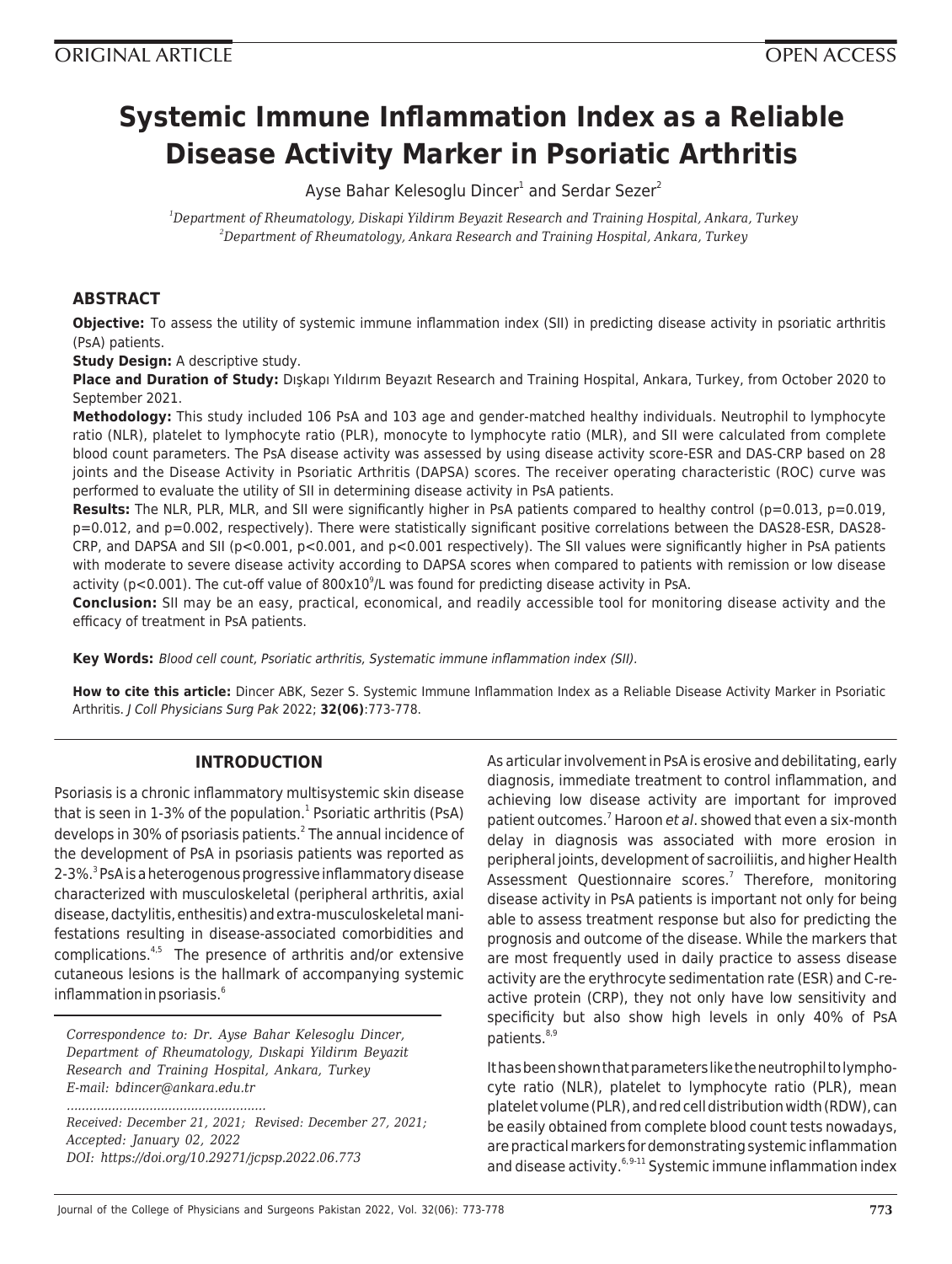(SII) is a novel complete blood count index that predicts systemic inflammation more precisely than NLR or PLR alone.<sup>9,12</sup> It was first shown to be a good indicator of poor prognostic outcomes in patients with hepatocellular carcinoma in 2014. Since then, its utility has been observed in different malignan- $CieS<sup>13-15</sup>$ 

Studies of SII in autoimmune inflammatory diseases are lacking. In this study, the aim was to evaluate the efficacy of SII and its association with disease activity in patients with PsA.

## **METHODOLOGY**

This descriptive study included PsA patients aged 18 years or older who were diagnosed according to the Classification Criteria for Psoriatic Arthritis (CASPAR),<sup>16</sup> and was admitted to the Rheumatology outpatient clinic in Dışkapı Yıldırım Beyazıt Research and Training Hospital, Ankara between October 2020 and September 2021 and age and gender-matched healthy individuals. The demographic and clinical characteristics of the patients were obtained from hospital records retrospectively. The laboratory tests included complete blood count, ESR, CRP, and liver and renal function tests. NLR and PLR were obtained by dividing neutrophil counts by lymphocyte counts and platelet counts by lymphocyte counts, respectively. SII was calculated as platelet counts x neutrophil counts/lymphocyte counts. The exclusion criteria included recent or current corticosteroid treatment, active or chronic infections, solid or hematological malignancies, liver diseases, kidney diseases, pregnancy or lactation, and any rheumatic disease other than PsA.

The tender joint counts (TJC), swollen joint counts (SJC), and patients and physicians' visual analogue scores on a scale of 0-10 cm were evaluated retrospectively from patients' records. Disease activity was assessed by using the Disease Activity Index with ESR based on 28-joints (DAS28-ESR), Disease Activity Index with CRP (DAS28-CRP) and the Disease Activity in Psoriatic Arthritis (DAPSA) Score.<sup>17</sup> DAPSA score is calculated as the sum of tender joint counts, swollen joint counts, CRP level, and patient's assessments of activity and pain on 0-10 scale. The total score of 0-4 shows remission, 5-14 points is low disease activity, 15-28 points is moderate disease activity and >28 points show high disease activity. In this study, the patients with DAPSA scores in the range of 0-14 points were accepted as remission and low disease activity; whereas the patients with scores above 15 points were accepted as moderate to high disease activity.

The data were analysed using the IBM SPSS (Statistical Package for the Social Sciences) version 25 package software. The normality of the distribution of the variables was investigated using visual (histograms, probability plots) and analytical methods (Kolmogorov-Smirnov/Shapiro-Wilk tests). Descriptive statistics are presented using means and standard deviations for the normally distributed variables, medians and interquartile ranges for the non-normally distributed and ordinal variables, and frequencies for the categorical variables. In the comparisons between the groups, Student's t-test was used for the normally distributed variables, Mann-Whitney Utest was used for the non-normally distributed variables and ordinal variables, and Chi-squared or Fisher test was used for the categorical variables. As both parameters were normally distributed, the correlation coefficients and their significance were calculated by Pearson's correlation analysis. While investigating the relationships between the non-normally distributed variables, the correlation coefficients and their significance were calculated using Spearman's correlation analysis. In order to assess the optimal cut-off value of SII for determining moderate to severe disease activity in PsA patients, receiver operating characteristics (ROC) analysis was performed. Youden index was applied to the ROC analysis to select the best cut-off value. A p-value of <0.05 was considered statistically significant.

# **RESULTS**

A total of 106 PsA patients of whom 55.7% (n=59) were female and 44.3% (n=47) were male with a median age of 48.9 years, and 103 age and sex-matched healthy controls (HC) were enrolled in this study. The demographic and clinical features of the patients and HC were summarized in Table 1. The median duration of psoriasis was 102 (48-240) months. None of the patients were on corticosteroid treatment before recruitment for the study, methotrexate was the most commonly used disease-modifying anti-rheumatic drug (DMARD) followed by leflunomide and sulphasalazine. Twenty patients (18.87%) were on biological DMARD treatment, among whom TNF-α inhibitors were commonly preferred. The frequencies of comorbidities such as diabetes mellitus, hypertension, and hyperlipidemia were similar in both groups.

Statistically significant differences were found regarding white blood cell, neutrophil, monocyte, and platelet counts between the PsA patients and the healthy individuals (p=0.011, p=0.006, p=0.022, and p=0.018, respectively) (Table 1). We also found statistically significant differences in NLR, PLR, monocyte to lymphocyte ratio (MLR), and SII between the two groups where all parameter values were higher in the PsA patients (p=0.013, p=0.019, p=0.012 and p=0.002, respectively, Table I).

There were statistically significant positive correlations between the PsA disease activity indices DAS28-ESR, DAS28- CRP and DAPSA and SII. There were positive correlations between the DAS28-CRP and NLR (rho:0.42, p<0.001), PLR  $(rho=0.33, p=0.001$  and MLR  $(rho=0.33, p=0.001)$  as well as between DAS28-ESR and NLR, PLR, and MLR (rho=0.33 p=0.001, rho=0.34 p=0.001, rho=0.25 p=0.012).

When the patients were grouped according to their DAPSA scores, the patients with scores in the range of 0-14 points were accepted as remission and low disease activity; whereas the patients with scores above 15 points were accepted as moderate to high disease activity. The comparison of the clinical characteristics and laboratory findings of the patients with DAPSA scores of 0-14 and >15 is presented in Table II.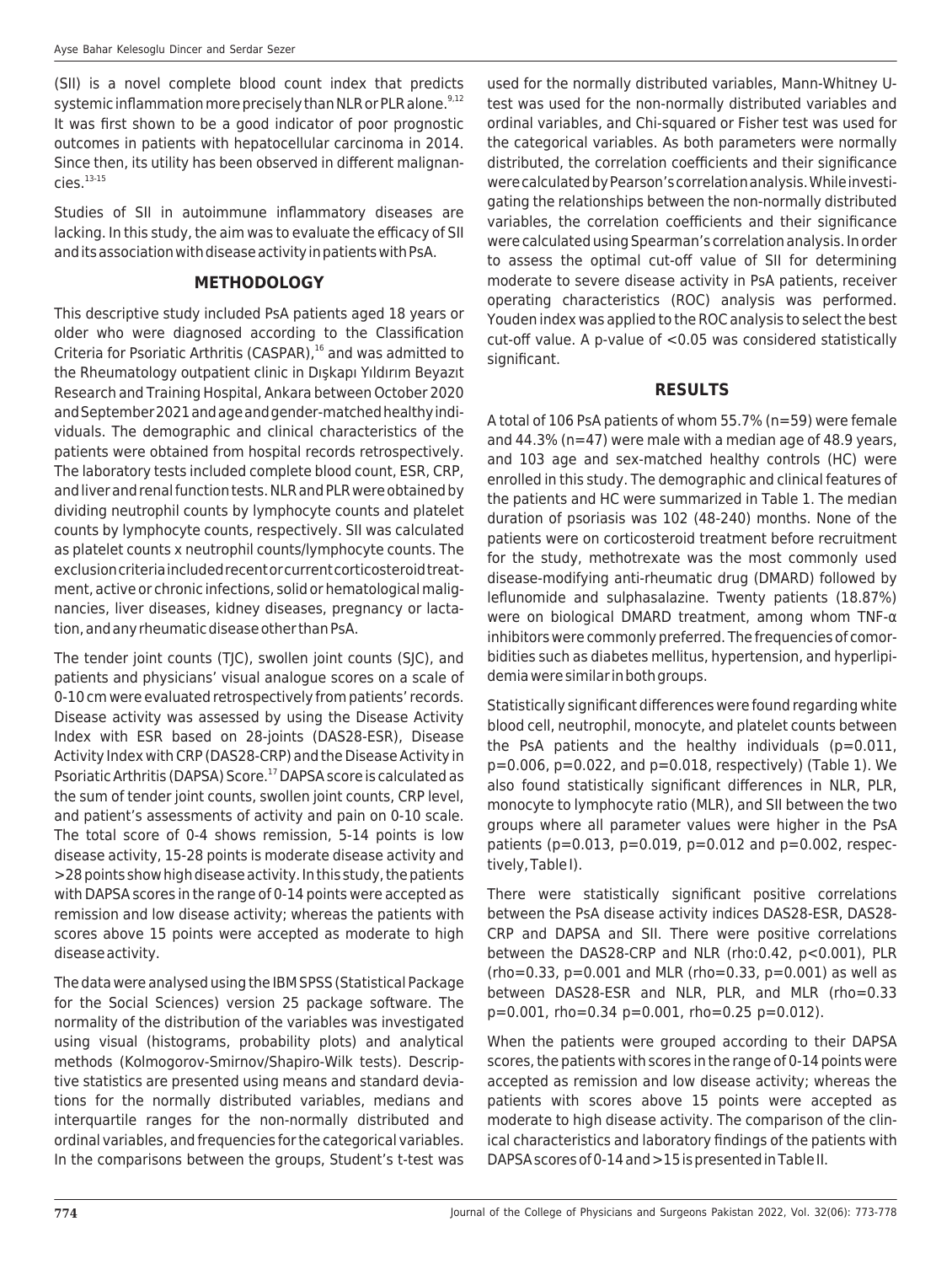#### **Table I: Demographic, clinical, and laboratory characteristics of PsA patients and healthy individuals**

|                                                                      | $PsA(n=106)$                       | $HC (n=103)$                       | p-value                |
|----------------------------------------------------------------------|------------------------------------|------------------------------------|------------------------|
| Sex, $n\frac{9}{6}$                                                  |                                    |                                    | $0.42^{\circ}$         |
| Female                                                               | 59 (55.7)                          | 63 (61.2)                          |                        |
| Male                                                                 | 47 (44.3)                          | 40 (38.8)                          |                        |
| Age (years) $+$                                                      | 48,9 (34.5-56.2) (20-82)           | 47 (38-55) (18-80)                 | $0.96^{b}$             |
| Hypertension, n (%)                                                  | 19 (17.9)                          | 16(15.5)                           | $0.64^{\circ}$         |
| Diabetes mellitus, n (%)                                             | 7(6.6)                             | 5(4.9)                             | 0.59 <sup>a</sup>      |
| Duration of psoriasis (months) <sup>+</sup>                          | 102 (48-240) (1-540)               |                                    |                        |
| Laboratory features                                                  |                                    |                                    |                        |
| ESR $(mm/h)^+$                                                       | 12 (5-20) (2-65)                   | $9(4-15)(2-37)$                    | $0.004^b$              |
| $CRP$ (mg/dL) <sup>+</sup>                                           | $5.7(2.3-15.7)(0.1-75.4)$          | $2.09(1.19-4.49)(0.33-18.9)$       | $< 0.001$ <sup>b</sup> |
| Red cell distribution width <sup>+</sup> $(%)$                       | 13.5 (12.9-14.6) (11.8-19.6)       | 13 (12.5-13.8) (11.7-19.8)         | 0.001 <sup>b</sup>     |
| White blood cell counts $(x10^{\circ}$ <sup>9</sup> /L) <sup>+</sup> | 7800 (6490-9435) (3870-14130)      | 7050 (5990-8300) (2900-14450)      | 0.011 <sup>b</sup>     |
| Neutrophil counts $(x10^{\circ}/L)^+$                                | 4570 (3520-5790) (1880-9830)       | 3840 (3190-4910) (890-9920)        | 0.006 <sup>b</sup>     |
| Lymphocyte counts $(x10^{\circ}/L)^+$                                | 2360 (1793-2753) (620-4470)        | 2270 (1890-2860) (1230-5080)       | $0.54^{\circ}$         |
| Monocyte counts $(x10^{\circ}$ <sup>9</sup> /L) <sup>+</sup>         | 610 (470-763) (300-1890)           | 540 (450-650) (290-1270)           | $0.022^{b}$            |
| Platelet counts <sup>+</sup> (x10 <sup>^9</sup> /L) <sup>+</sup>     | 289 (247-330) (138-648)            | 261 (228-303) (151-474)            | $0.018^{b}$            |
| $NLR^+$                                                              | 1,86 (1,49-2,83) (0,89-9,98)       | 1,72 (1,27-2,18) (0,57-4,42)       | $0.013^{b}$            |
| $PLR^+$                                                              | $0.13(0.1-0.16)(0.06-0.38)$        | $0.12$ (0.09-0.14) (0.05-0.21)     | $0.019^{b}$            |
| $MLR^+$                                                              | $0.27(0.2-0.33)(0.12-0.74)$        | $0.23(0.19-0.3)(0.11-0.63)$        | $0.012^{b}$            |
| $SII^+$                                                              | 541.5 (390.3-916.9) (211.9-2376.2) | 447.3 (351.5-604.5) (171.1-1263.2) | 0.002 <sup>b</sup>     |

+Median (Q1-Q3) (min-max); <sup>a</sup>Chi-square; bMann-Whitney U.

**Table II: Comparisons of clinical and laboratory features of PsA patients with remission-low disease activity and moderate-high disease activity based on DAPSA scores.**

|                                                                                       | Remission- Low Disease activity (n=73) | <b>Moderate- High Disease activity</b><br>$(n=32)$ | p-value              |
|---------------------------------------------------------------------------------------|----------------------------------------|----------------------------------------------------|----------------------|
| Sex, $n(\%)^*$                                                                        |                                        |                                                    |                      |
| Female                                                                                | 44 (60.3)                              | 14 (43.8)                                          | $0.12^{\circ}$       |
| Male                                                                                  | 29 (39.7)                              | 18 (56.2)                                          |                      |
| Age (years) $+$                                                                       | 488 (32-57) (20-82)                    | 46.5 (37.6-56) (21-77)                             | $0.94^{\circ}$       |
| Hypertension <sup>*</sup>                                                             | 11(15.1)                               | 8(25)                                              | $0.22$ <sup>a</sup>  |
| Diabetes mellitus <sup>*</sup>                                                        | 5(6.8)                                 | 2(6.3)                                             | $>0.99$ <sup>c</sup> |
| Duration of psoriasis, (months) <sup>+</sup>                                          | 120 (60-252) (1-480)                   | 75 (48-189) (3-540)                                | $0.28^{b}$           |
| Tender joint counts <sup>+</sup>                                                      | $0(0-1)(0-3)$                          | $4(2-8)(0-11)$                                     | $< 0.001^b$          |
| Swollen joint counts <sup>+</sup>                                                     | $0(0-0)(0-1)$                          | $2(1-5.8)(0-16)$                                   | $< 0.001^b$          |
| Patient's VAS (0-10 cm) <sup>+</sup>                                                  | $4(3-6)(1-7)$                          | $7(6-8)(4-9)$                                      | $< 0.001^b$          |
| Physician's VAS (0-10 cm) <sup>+</sup>                                                | $2(1-3)(0-6)$                          | $5(4-6.8)(1-9)$                                    | $< 0.001^b$          |
| DAS28-CRP <sup>+</sup>                                                                | 2.67 (2.27-3.27) (1.31-4.93)           | $4.66$ (3.9-5.25) (2.41-6.3)                       | $< 0.001^b$          |
| DAS28-ESR <sup>+</sup>                                                                | $2.01(1.53-2.7)(0.78-4.5)$             | 3.88 (3.28-4.83) (1.24-5.94)                       | $< 0.001^b$          |
| <b>Treatment features</b>                                                             |                                        |                                                    |                      |
| Methotrexate <sup>*</sup>                                                             | 34 (46.6)                              | 17(53.1)                                           | 0.54 <sup>c</sup>    |
| Leflunomide <sup>®</sup>                                                              | 3(4.1)                                 | 3(9.4)                                             | 0.37 <sup>c</sup>    |
| Sulfasalazine <sup>®</sup>                                                            | 4(5.5)                                 | 0(0)                                               | 0.31 <sup>c</sup>    |
| NSAID <sub>s</sub> *                                                                  | 25(34.2)                               | 7(21.9)                                            | 0.21 <sup>a</sup>    |
| $TNF-\alpha$ inhibitors <sup>*</sup>                                                  | 8(11)                                  | 5(15.6)                                            | 0.53 <sup>c</sup>    |
| Secukinumab <sup>*</sup>                                                              | 6(8.2)                                 | 1(3.1)                                             | 0.67 <sup>c</sup>    |
| Laboratory findings                                                                   |                                        |                                                    |                      |
| ESR, $(mm/h)^+$                                                                       | $10(4.1-16)(2-50)$                     | 19 (8.3-28.8) (2-65)                               | 0.002 <sup>b</sup>   |
| $CRP$ , $(mg/dL)^+$                                                                   | $4.1(2-7.8)(0.1-31.1)$                 | 19.4 (5.6-37) (03-75.4)                            | $< 0.001^b$          |
| White blood cell counts, $(x10^{\circ}$ <sup>9</sup> /L) <sup>+</sup>                 | 7560 (6265-9105) (4160-11990)          | 8765 (6940-10628) (3870-14130)                     | $0.029^{b}$          |
| Neutrophil counts, $(x10^{\circ}/L)^+$                                                | 4360 (3455-5300) (1880-9440)           | 5665 (4148-7289) (2440-9830)                       | 0.002 <sup>b</sup>   |
| Lymphocyte counts, $(x10^9/L)^+$                                                      | 2400 (1900-2850) (1150-3910)           | 2040 (1643-2630) (620-4470)                        | 0.026 <sup>b</sup>   |
| Monocyte counts, (x10^9/L) <sup>+</sup>                                               | 560 (470-705) (300-1890)               | 725 (540-858) (330-1550)                           | 0.007 <sup>b</sup>   |
| Platelet counts, $(x10^{\circ}/L)^+$                                                  | 282 (243-319) (174-648)                | 314 (257-352) (138-567)                            | $0.035^{b}$          |
| $NLR^+$                                                                               | 1.74 (1.36-2.31) (0.89-6.95)           | 2.78 (1.78-3.69) (1.37-9.98)                       | $< 0.001^b$          |
| $PLR^+$                                                                               | $0.12$ (0.1-0.14) (0.06-0.26)          | $0.15(0.12-0.18)(0.1-0.38)$                        | $< 0.001^b$          |
| $MLR+$                                                                                | $0.25(0.18-0.3)(0.12-0.68)$            | $0.31(0.27-0.49)(0.16-0.74)$                       | $< 0.001^b$          |
| $SII^+$                                                                               | 473.6 (359.8-699.4) (211.9-2014.9)     | 943.2 (497.4-1317) (311.1-2376.2)                  | $< 0.001^b$          |
| $SII > 800.0^{\circ}$                                                                 | 12(16.4)                               | 19 (59.4)                                          | $< 0.001^b$          |
| *n (%) *median (Q1-Q3) (min-max); *Chi-square; *Mann-Whitney U; 'Fisher's Exact Test. |                                        |                                                    |                      |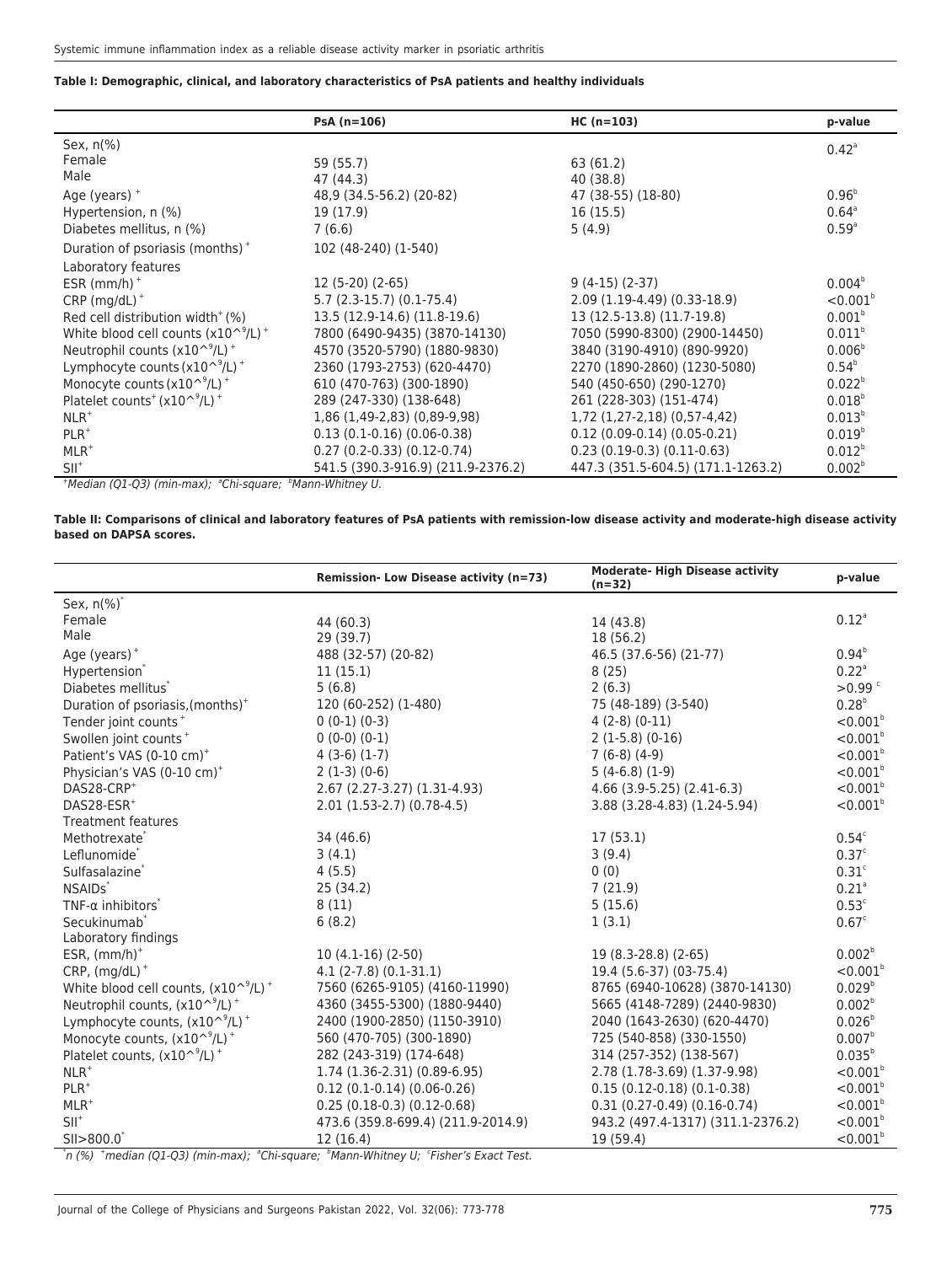The ESR and CRP levels were significantly higher among patients in the moderate to severe disease activity group (p=0.002, and p<0.001, respectively). Significantly higher SII values were found among the patients in the moderate- severe disease activity group compared to the remission-low disease activity group (p<0.001). Additionally, there were statistically significant differences in the NLR, PLR, and MLR values between the two groups (p<0.001, p<0.001, and p<0.001, respectively).

The area under the ROC was calculated as 0.753(95% CI 0.650-0.855 p<0,001). The best cut-off value for SII was determined as 800.0 with a sensitivity of 62.5% and specificity of 83.6% among which the positive likelihood ratio was 3.8 and Youden index was 0.46.

#### **DISCUSSION**

To the best of the authors knowledge, this is the first study that evaluated SII in PsA patients which showed higher SII levels in the PsA patients than in the healthy individuals, and they were shown to be correlated with disease activity scores. In PsA, the synovial membranes are infiltrated by immune cells that release proinflammatory cytokines which results in synovial membrane inflammation, articular cartilage destruction, and bone erosions. $18$  The aim of the treatment in PsA is to achieve remission or the lowest disease activity in all aspects of PsA. $19$  However, there is no consensus on the most appropriate disease activity measure.<sup>20</sup> In studies, the 28- joint-DAS and the American College of Rheumatology response criteria are commonly used, in addition to composite indices such as DAPSA for articular diseases.<sup>20</sup> There is also no definite PsA-specific biomarker identified to reflect disease activity.<sup>21</sup> Recently, components of complete blood cell parameters have emerged as useful and cost-effective indices to evaluate systemic inflammation in many rheumatic and non-rheumatic diseases. Proinflammatory cytokines and chemokines induce the recruitment, activation, and survival of neutrophils which results in an increase in the number and function of neutrophils. $9.22$  On the other hand, proinflammatory cytokines lead to lymphopenia by causing lymphocyte apoptosis.<sup>9</sup> Platelets are an important source of inflammatory cytokines, in addition to being associated with hemostasis and coagulation, and they play an active role in inflammation by regulating immune system cells.<sup>23</sup> In this study, while the WBC, leukocyte, monocyte, and platelet counts of the peripheral blood samples of the PsA patients were significantly higher than those of the healthy control, there was no significant difference between the lymphocyte counts of the two groups. Similarly, while WBC, leukocyte, and monocyte values of PsA patients were found significantly higher in comparison to the psoriasis and control groups in the study by Kim et al., lymphocyte counts were found similar in the three groups.<sup>21</sup> There are a few studies evaluating the role of NLR, PLR, and MLR in patients with PsA. Kim et al. found NLR

and PLR values significantly higher in PsA patients than in psoriasis patients and controls.<sup>21</sup> Similarly, Asahina et al. showed that both NLR and PLR increased in PsA patients, and these values were correlated with CRP. 6 It was reported that MLR increased in many systemic autoimmune diseases such as rheumatoid arthritis, primary Sjögren syndrome, ankylosing spondylitis (AS), and systemic lupus erythematosus and showed correlations with acute phase reactants like ESR and CRP.<sup>11</sup> To the authors' knowledge, MLR values had not been studied in PsA patients earlier, and in this study, it was shown as in studies on other autoimmune diseases that MLR significantly increase in the PsA patients in comparison to the healthy controls.

As a novel inflammatory index, the Systemic Immune-Inflammation Index is a combination of these three parameters, and it is a better marker of inflammation than NLR or PLR alone. 12,13 Due to the inflammatory immune response, an increase in the neutrophil and platelet counts and a decrease in lymphocyte counts occur which results in a rise in SII values.<sup>9</sup> SII was defined for the first time in 2014, usually, its relationships with the prognosis of malignant diseases have been investigated, and its association with disease activity in systemic inflammatory diseases has gained importance in recent years.<sup>9,13</sup> However, the utility of SII in PsA has not been evaluated before, our study was the first study that demonstrated a higher level of SII in PsA patients compared to healthy controls and SII was positively correlated with disease activity. In the study conducted with 71 psoriatic patients, SII values were found to be higher in comparison to healthy individuals and also were higher in patients with higher Psoriasis Area Severity Index (PASI) scores.<sup>12</sup>

Wu et al. showed significantly higher levels of SII in patients with AS compared to healthy controls and in their study SII, NLR, and PLR levels were significantly higher in active AS patients based on BASDAI scores.<sup>9</sup> In the present study, similarly, DAS28-ESR, DAS28-CRP and DAPSA were used in the assessment of PsA disease activity, and statistically significant correlations of all three disease activity indices with SII, NLR, PLR, and MLR were shown. Moreover, when the PsA patients in this study were examined by dividing them into two groups as remission-low disease activity and moderate- severe disease activity based on their DAPSA scores, it was demonstrated that not only the SII values but also the NLR, PLR, and MLR values were significantly higher in the moderate-severe disease activity group than the remission-low disease activity group.

The study conducted by Tanacan et al. with Behçet syndrome (BS) patients included 103 active and 63 inactive BS patients and found significantly higher SII values in the active BS patients.<sup>24</sup> In the study by Chen et al. in patients with anti-neutrophil-cytoplasmic antibody-associated vasculitis (AAV), SII was shown to be positively correlated with ESR and CRP.<sup>25</sup> The authors also found the risk of devel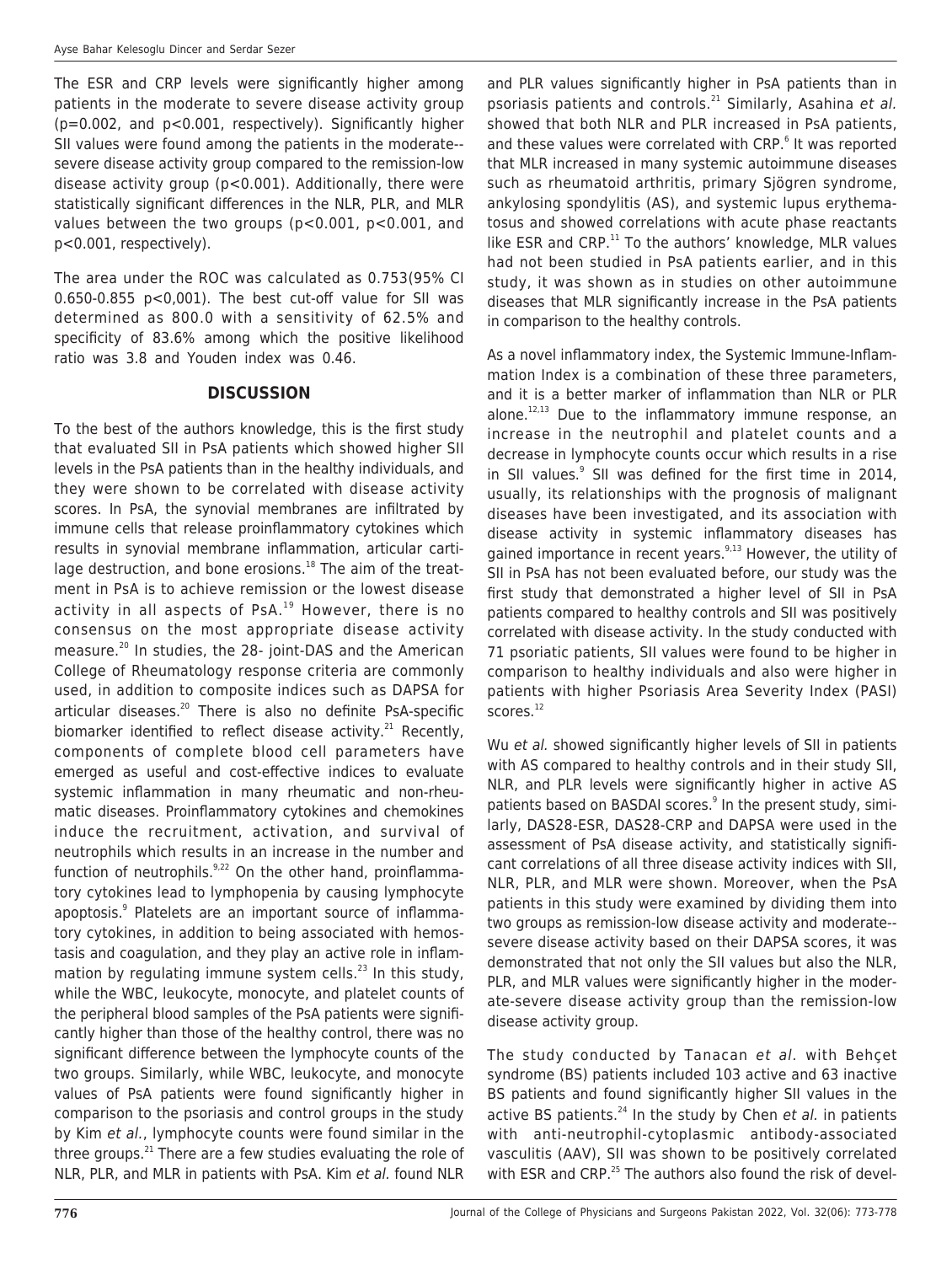oping end-stage renal disease to be lower in individuals with high SII values. This finding was explained by the better response of individuals with higher disease activity to initial immunosuppressive treatment as high SII is associated with a higher inflammatory response. <sup>25</sup> In contrast, in the study conducted with 163 AAV patients by Kim et al., it was shown that high SII was associated with more severe AAV activity, and these individuals had lower relapse-free and renal survival rates.<sup>22</sup> These results were interpreted as that high SII values at the time of diagnosis showed poor prognosis in AAV cases.<sup>22</sup>

The present study has several limitations. Firstly, the authors focused on the articular involvement of PsA. As enthesitis and dactylitis are both accompanied by inflammation, the utility of SII in these aspects of PsA should be evaluated in further studies. The second limitation was the retrospective design of the study, although, the number of patients was higher than those in the previous studies that focused on hematological indices in PsA patients. Additionally, as far as we know, this was the first study evaluating SII levels in PsA patients. Lastly, some of the patients were already on immunosuppressive agents other than corticosteroids (mostly conventional DMARDs) at the time of their inclusion in the study, which, however, did not affect the results of the study. Still, prospective studies evaluating differences in SII levels before and after initiating disease-modifying treatments must be conducted.

### **CONCLUSION**

Systemic Immun Inflammation Index may be used to predict disease activity in PsA patients. It may be a helpful, cheap, and practical tool for physicians in the more effective modification of PsA treatments.

#### **ETHICAL APPROVAL:**

The study protocol was approved by the Health Sciences University Dışkapı Yıldırım Beyazıt Research and Training Hospital Ethics Committee (No. 119/06, Date: 06.09.2021).

#### **PATIENTS' CONSENT:**

As the study is retrospective, the patients' consents were waived.

#### **COMPETING INTEREST:**

The authors declared no competing interest.

#### **AUTHORS' CONTRIBUTION:**

ABKD: Designed the study, selected patients, created the study plan, and wrote the manuscript.

SS: Selected patients analysed the data, and checked the final version of the manuscript to be published.

### **REFERENCES**

1. Michalek I, Loring B, John S. A systematic review of worldwide epidemiology of psoriasis. J Eur Acad Dermatol Venereol 2017; **31(2)**:205-12. doi: 10.1111/jdv.13854.

- 2. Alinaghi F, Calov M, Kristensen LE, Gladman DD, Coates LC, Jullien D, et al. Prevalence of psoriatic arthritis in patients with psoriasis: A systematic review and meta-analysis of observational and clinical studies. J Am Acad Dermatol 2019; **80(1)**:251-65. e19. doi: 10.1016/j.jaad.2018.06.027.
- 3. Eder L, Haddad A, Rosen CF, Lee KA, Chandran V, Cook R, et al. The incidence and risk factors for psoriatic arthritis in patients with psoriasis: A prospective cohort study. Arthritis Rheumatol 2016; **68(4)**:915-23. doi: 10.1002/art.39494.
- 4. Stober C. Pathogenesis of psoriatic arthritis. Best Prac Res Clin Rheumatol 2021; **35(2)**: 101694. doi: 10.1016/j.berh.2021.101694.
- 5. Ocampo V, Gladman D. Psoriatic arthritis. F1000Res 2019; **8**:F1000 Faculty Rev-1665. doi: 10.12688/f1000research. 19144.1.
- 6. Asahina A, Kubo N, Umezawa Y, Honda H, Yanaba K, Nakagawa H. Neutrophil–lymphocyte ratio, platelet–lymphocyte ratio and mean platelet volume in Japanese patients with psoriasis and psoriatic arthritis: Response to therapy with biologics. J Dermatol 2017; **44(10)**:1112-21. doi: 10.1111/ 1346-8138.13875.
- 7. Haroon M, Galla gher P, FitzGerald O. Diagnostic delay of more than 6 months contributes to poor radiographic and functional outcome in psoriatic arthritis. Ann Rheumatic Dis 2015; **74(6)**:1045-50. doi: 10.1136/annrheumdis-2013- 204858.
- 8. Ritchlin CT, Colbert RA, Gladman DD. Psoriatic arthritis. N Eng J Med 2017; **376(10)**:957-70. doi: 10.1056/NEJMra1505557.
- 9. Wu J, Yan L, Chai K. Systemic immune-inflammation index is associated with disease activity in patients with ankylosing spondylitis. J Clin Lab Anal 2021; **35(9)**:e23964. doi: 10. 1002/jcla.23964.
- 10. Hao X, Li D, Wu D, Zhang N. The relationship between hematological indices and autoimmune rheumatic diseases (ARDs), a meta-analysis. Sci Rep 2017; **7(1)**:1-9. doi: 10.1038/s41598-017-11398-4.
- 11. Yang Z, Zhang Z, Lin F, Ren Y, Liu D, Zhong R, et al. Comparisons of neutrophil‐, monocyte‐, eosinophil‐, and basophil‐lymphocyte ratios among various systemic autoimmune rheumatic diseases. Apmis 2017; **125(10)**:863-71. doi: 10.1111/apm.12722.
- 12. Dincer Rota D, Tanacan E. The utility of systemic-immune inflammation index for predicting the disease activation in patients with psoriasis. Int J Clin Prac 2021; **75(6)**:e14101. doi: 10.1111/ijcp.14101.
- 13. Hu B, Yang X-R, Xu Y, Sun Y-F, Sun C, Guo W, et al. Systemic immune-inflammation index predicts prognosis of patients after curative resection for hepatocellular carcinoma. Clin Can Res 2014; **20(23)**:6212-22. doi: 10.1158/1078-0432.C-CR-14-0442.
- 14. Dong M, Shi Y, Yang J, Zhou Q, Lian Y, Wang D, et al. Prognostic and clinicopathological significance of systemic immune-inflammation index in colorectal cancer: A meta-analysis. Ther Adv In Med Oncol 2020; **12**:175883 5920937425. doi: 10.1177/175883 5920937425.
- 15. Huang Y, Gao Y, Wu Y, Lin H. Prognostic value of systemic